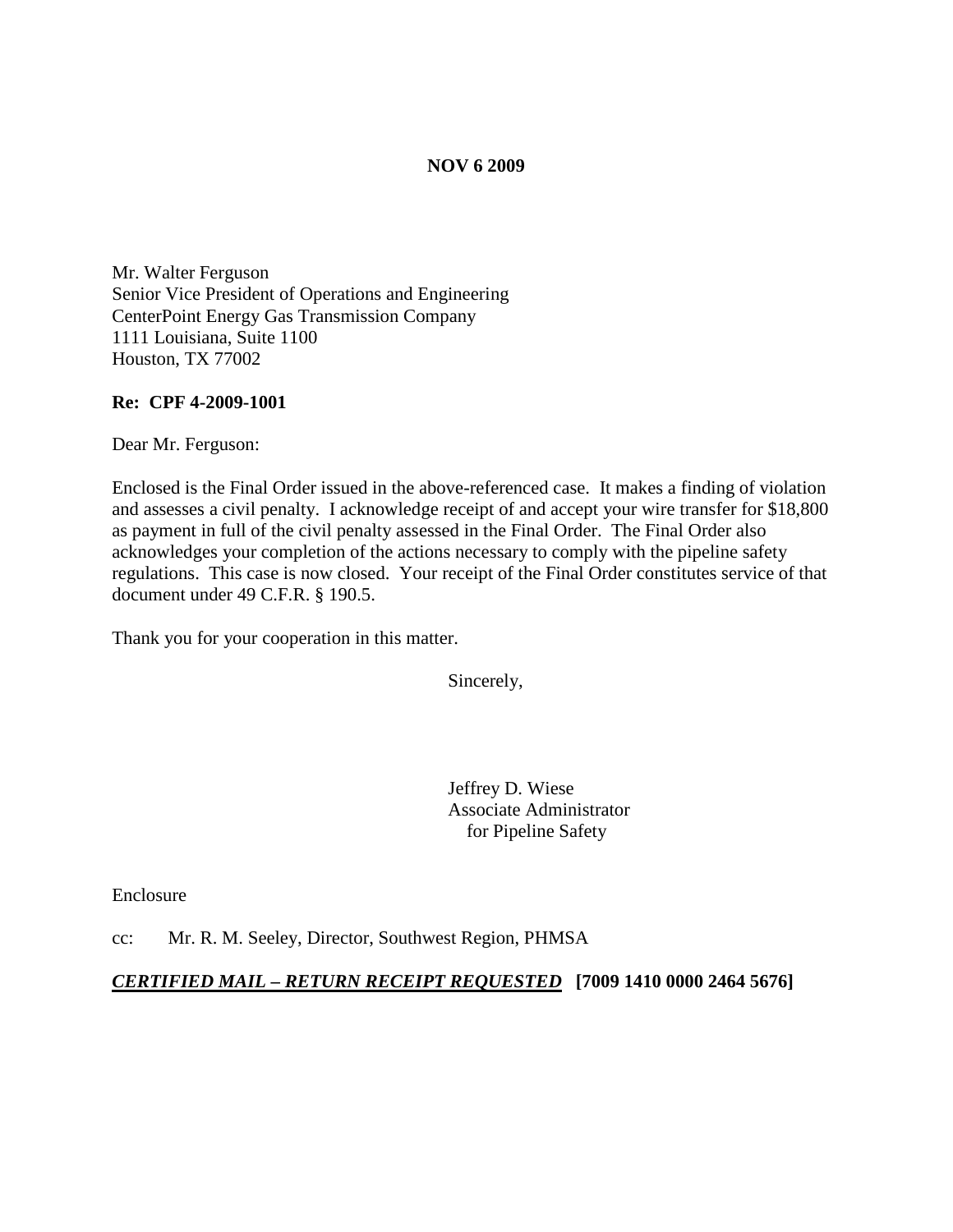# **U.S. DEPARTMENT OF TRANSPORTATION PIPELINE AND HAZARDOUS MATERIALS SAFETY ADMINISTRATION OFFICE OF PIPELINE SAFETY WASHINGTON, D.C. 20590**

**) In the Matter of ) ) CenterPoint Energy Gas ) CPF No. 4-2009-1001 Transmission Company, ) ) Respondent. ) \_\_\_\_\_\_\_\_\_\_\_\_\_\_\_\_\_\_\_\_\_\_\_\_\_\_\_\_\_\_\_\_\_\_\_\_)**

**\_\_\_\_\_\_\_\_\_\_\_\_\_\_\_\_\_\_\_\_\_\_\_\_\_\_\_\_\_\_\_\_\_\_\_\_**

### **FINAL ORDER**

During the months of January through December 2008, pursuant to 49 U.S.C. § 60117, a representative of the Pipeline and Hazardous Materials Safety Administration (PHMSA), Office of Pipeline Safety (OPS) reviewed incident reports filed by CenterPoint Energy Gas Transmission Company (CenterPoint or Respondent) related to certain pipeline incidents, including an incident that occurred on December 28, 2007, near Mountainburg, Arkansas. As a result of that review, the Director, Southwest Region, OPS (Director), issued to Respondent, by letter dated January 26, 2009, a Notice of Probable Violation, Proposed Civil Penalty, and Proposed Compliance Order (Notice). In accordance with 49 C.F.R. § 190.207, the Notice proposed finding that Respondent had violated 49 C.F.R. § 191.15 and proposed assessing a civil penalty of \$18,800 for the alleged violation. The Notice also proposed ordering Respondent to take certain measures to correct the alleged violation.

CenterPoint operates over 6,000 miles of natural gas pipelines located primarily in Arkansas, Oklahoma, and Louisiana. The company responded to the Notice on March 10, 2009, by submitting a wire transfer in the amount of the proposed civil penalty (\$18,800), waiving further right to respond and authorizing the entry of this Final Order.

# **FINDING OF VIOLATION**

**Item 1** in the Notice alleged that Respondent violated 49 C.F.R. § 191.15, which states:

### **§ 191.15 Transmission and gathering systems: Incident report.**

(a) Except as provided in paragraph (c) of this section, each operator of a transmission or a gathering pipeline system shall submit Department of Transportation Form RSPA F 7100.2 as soon as practicable but not more than 30 days after detection of an incident required to be reported under §191.5.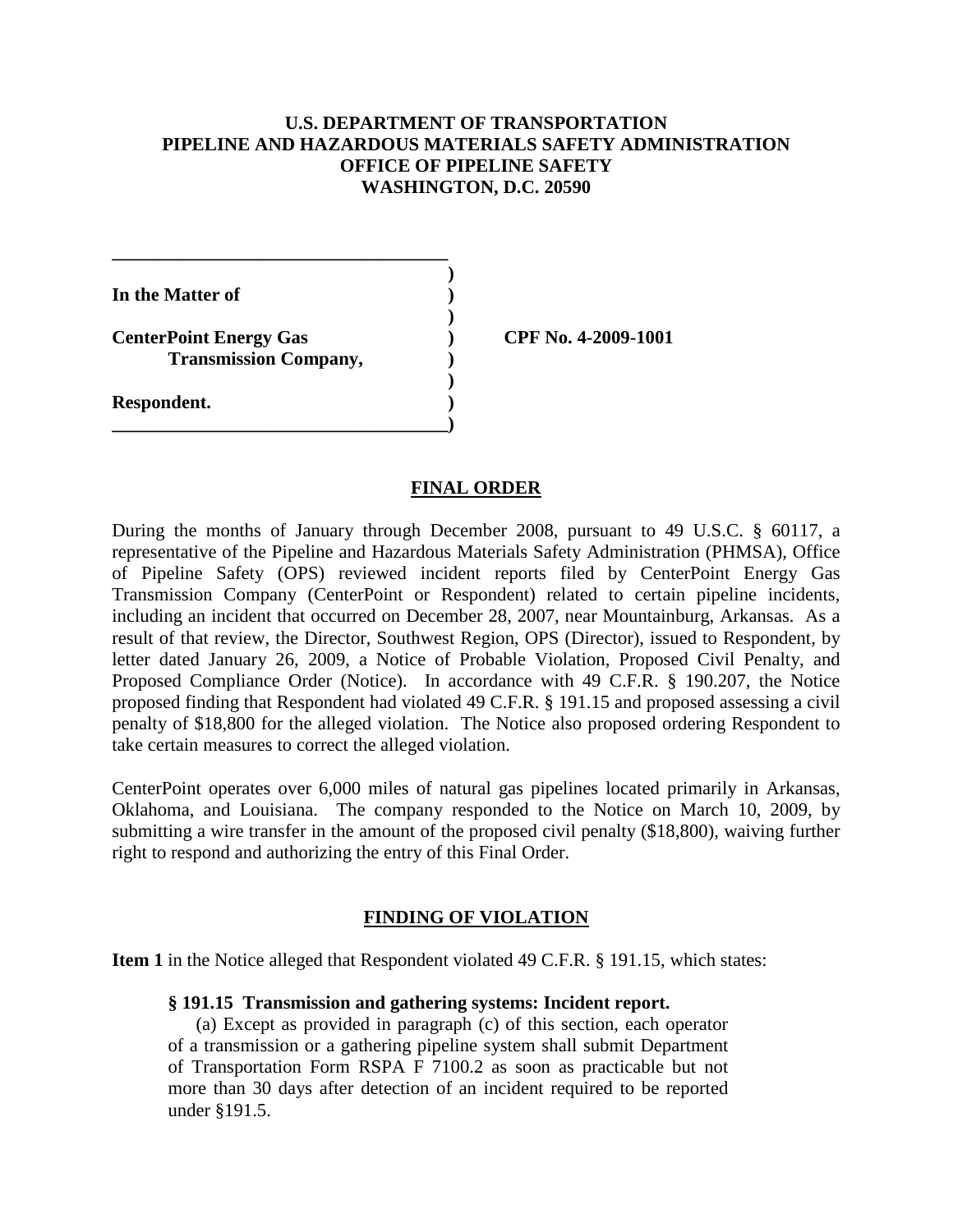(b) Where additional related information is obtained after a report is submitted under paragraph (a) of this section, the operator shall make a supplemental report as soon as practicable with a clear reference by date and subject to the original report.

(c) The incident report required by paragraph (a) of this section need not be submitted with respect to LNG facilities.

The Notice alleged that Respondent violated § 191.15(b) by failing to make a supplemental report as soon as practicable after obtaining additional information related to a pipeline incident for which it had filed an incident report. Specifically, the Notice alleged that CenterPoint filed an incident report for the Mountainburg incident on January 28, 2008, listing the apparent cause of the failure as "Unknown" pending the results of a metallurgical analysis. PHMSA received a copy of the final metallurgical analysis in April 2008, and the Agency made several requests in May, June, and October 2008 that CenterPoint file a supplemental report. PHMSA also notified the company that it needed to update and finalize four other incident reports dating back to 2004. As of December 2008, Respondent had not submitted supplemental reports for these incidents.

Accordingly, I find Respondent violated 49 C.F.R. § 191.15(b), by failing to make a supplemental report as soon as practicable after obtaining additional information related to a pipeline incident for which it had filed an incident report.

This finding of violation will be considered a prior offense in any subsequent enforcement action taken against Respondent.

# **ASSESSMENT OF PENALTY**

Under 49 U.S.C. § 60122, Respondent is subject to an administrative civil penalty not to exceed \$100,000 per violation for each day of the violation, up to a maximum of \$1,000,000 for any related series of violations.

49 U.S.C. § 60122 and 49 C.F.R. § 190.225 require that, in determining the amount of the civil penalty, I consider the following criteria: the nature, circumstances, and gravity of the violation, including adverse impact on the environment; the degree of Respondent's culpability; the history of Respondent's prior offenses; the Respondent's ability to pay the penalty and any effect that the penalty may have on its ability to continue doing business; and the good faith of Respondent in attempting to comply with the pipeline safety regulations. In addition, I may consider the economic benefit gained from the violation without any reduction because of subsequent damages, and such other matters as justice may require.

Having reviewed the record and considered the assessment criteria, I assess Respondent a civil penalty of \$18,800, already paid by Respondent.